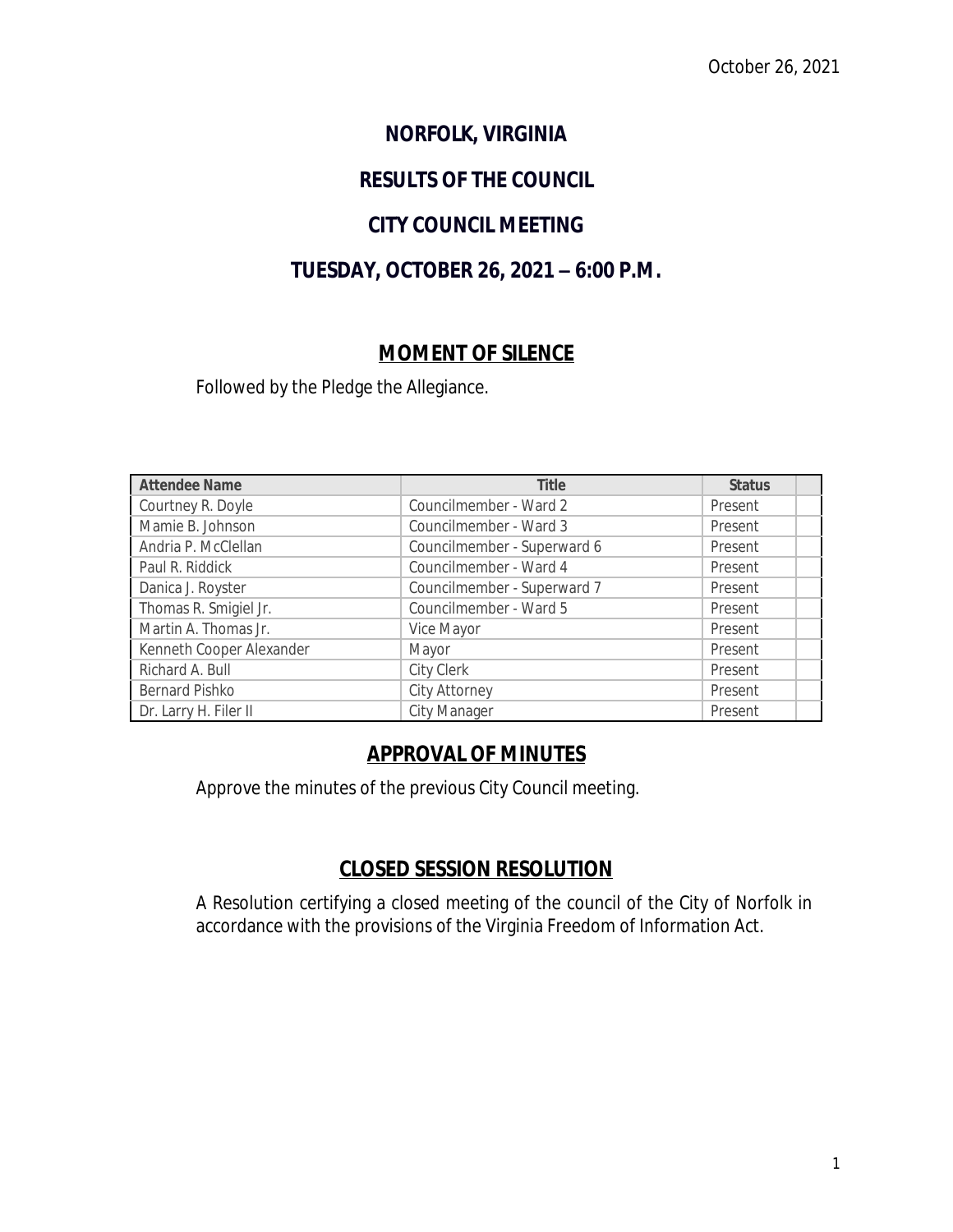#### **PUBLIC HEARINGS**

PH-1 PUBLIC HEARING scheduled this day, pursuant to State Law, on the application of the CITY PLANNING COMMISSION, for (a) a General Plan Amendment to Appendix B within *plaNorfolk2030* to adopt The Broad Creek Refresh: A Pattern Book; (b) a General Plan Amendment to Appendix B within *plaNorfolk2030* to incorporate the Bruce's Park neighborhood into the Traditional Neighborhoods Plan Book; (c) a Zoning Text Amendment to create the Broad Creek Refresh Overlay (BCRO) district and (d) a Change of zoning for all properties, with the exception of any property zoned PD-BCR district, generally bounded on the north by the Virginia Department of Rail and Public Transportation railroad right-of-way lying parallel to and south of Saint Julian Avenue and South Cape Henry Avenue, on the east by the Norfolk Southern railroad right-of-way lying parallel to and east of Ballentine Boulevard, on the south by Corprew Avenue, on the west by the Norfolk Southern railroad rightof-way lying parallel with and east of Tidewater Drive, to apply BCRO District and to remove any other overlay district that might be in place for any such property.

> An Ordinance to Apply the Broad Creek Refresh Overlay (BCRO) District to Property Generally Bounded on the North by the Virginia Department of Rail and Public Transportation Railroad Right-of-Way Lying Parallel to and South of Saint Julian Avenue and Cape Henry Avenue, on the East by the Norfolk Southern Railroad Right-of-Way Lying Parallel to and East of Ballentine Boulevard, on the South by Corprew Avenue, and on the West by the Norfolk Southern Railroad Right-of-Way Lying Parallel to and East of Tidewater Drive.

| <b>ACTION:</b> | <b>Adopted [Unanimous]</b>                                |
|----------------|-----------------------------------------------------------|
| AYES:          | Doyle, Johnson, McClellan, Riddick, Royster, Smigiel Jr., |
|                | Thomas Jr., Alexander                                     |

An Ordinance to Amend and Reordain Section 3.9.9 of the Norfolk Zoning Ordinance so as to Create the Broad Creek Refresh Overlay (BCRO) District.

| <b>ACTION:</b> | <b>Adopted [Unanimous]</b>                                                         |
|----------------|------------------------------------------------------------------------------------|
| AYES:          | Doyle, Johnson, McClellan, Riddick, Royster, Smigiel Jr.,<br>Thomas Jr., Alexander |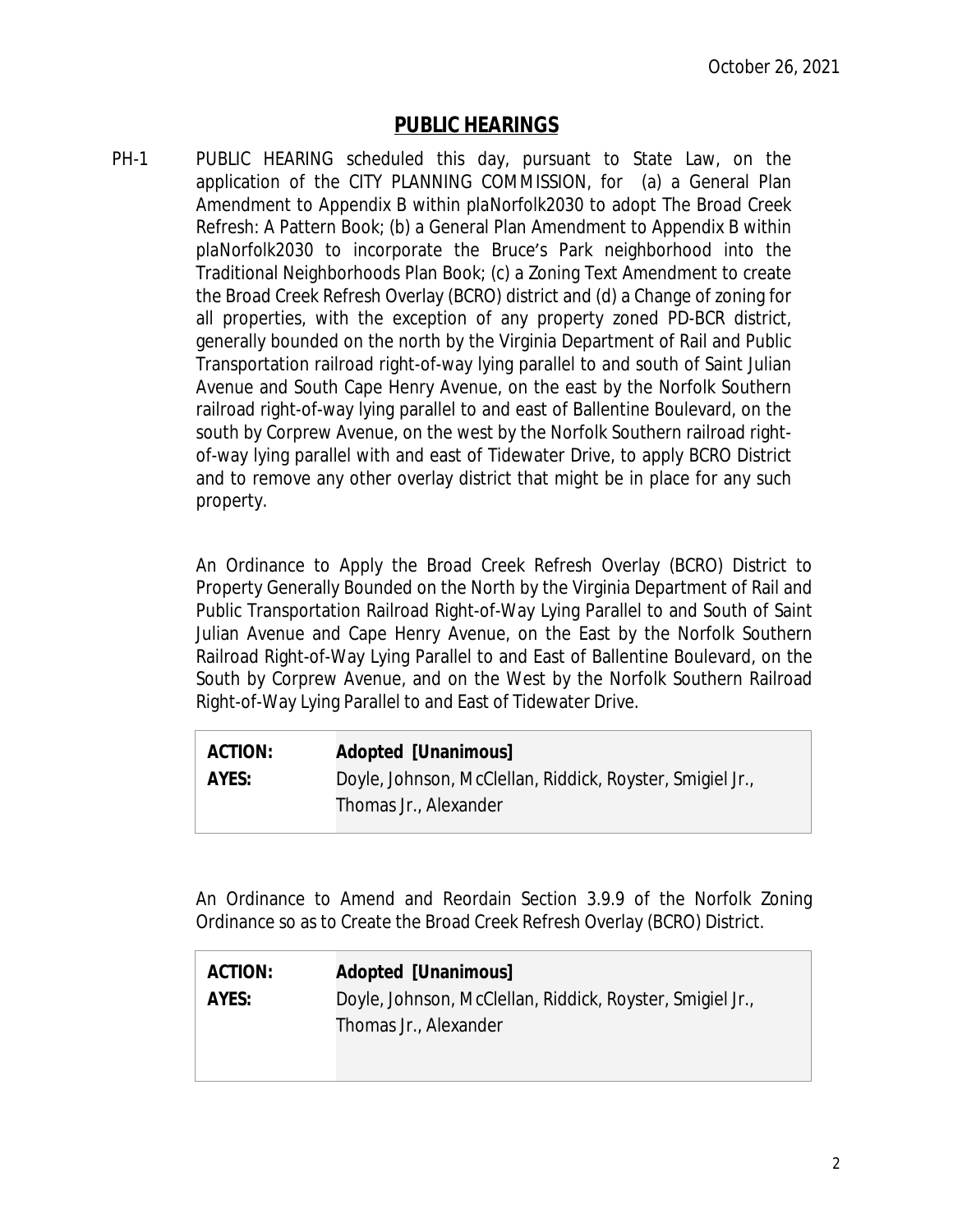An Ordinance to Amend the City's General Plan, PlaNorfolk2030, so as to Adopt and Incorporate "Broad Creek Refresh: A Pattern Book" as a Supplement and to Add a New Chapter to the "Traditional Neighborhoods Plan Book" Providing Single-Family Dwelling Designs Suitable in the Bruce's Park Neighborhood.

| <b>ACTION:</b> | <b>Adopted [Unanimous]</b>                                |
|----------------|-----------------------------------------------------------|
| AYES:          | Doyle, Johnson, McClellan, Riddick, Royster, Smigiel Jr., |
|                | Thomas Jr., Alexander                                     |

PH-2 Public Hearing scheduled this day, pursuant to State Law, on the application of the CITY PLANNING COMMISSION, for Zoning Text amendment to the Tree Protection standards and related General Plan Amendments for tree preservation/replacement strategies and actions.

> An Ordinance to Amend Sections 5.2.4, 5.6, 5.12, and 8.3.2 and Tables 5.2.6, 5.12.6, and 5.12.7 of the Norfolk Zoning Ordinance so as to Enhance Tree Protection by Providing Additional Preservation and Replacement Standards.

| <b>ACTION:</b> | <b>Adopted [Unanimous]</b>                                |
|----------------|-----------------------------------------------------------|
| AYES:          | Doyle, Johnson, McClellan, Riddick, Royster, Smigiel Jr., |
|                | Thomas Jr., Alexander                                     |

An Ordinance to Amend the City's General Plan, PlaNorfolk2030, so as to Incorporate Enhanced Goals for Tree Protection, Conservation, and Preservation.

| <b>ACTION:</b> | <b>Adopted [Unanimous]</b>                                                         |
|----------------|------------------------------------------------------------------------------------|
| AYES:          | Doyle, Johnson, McClellan, Riddick, Royster, Smigiel Jr.,<br>Thomas Jr., Alexander |
|                |                                                                                    |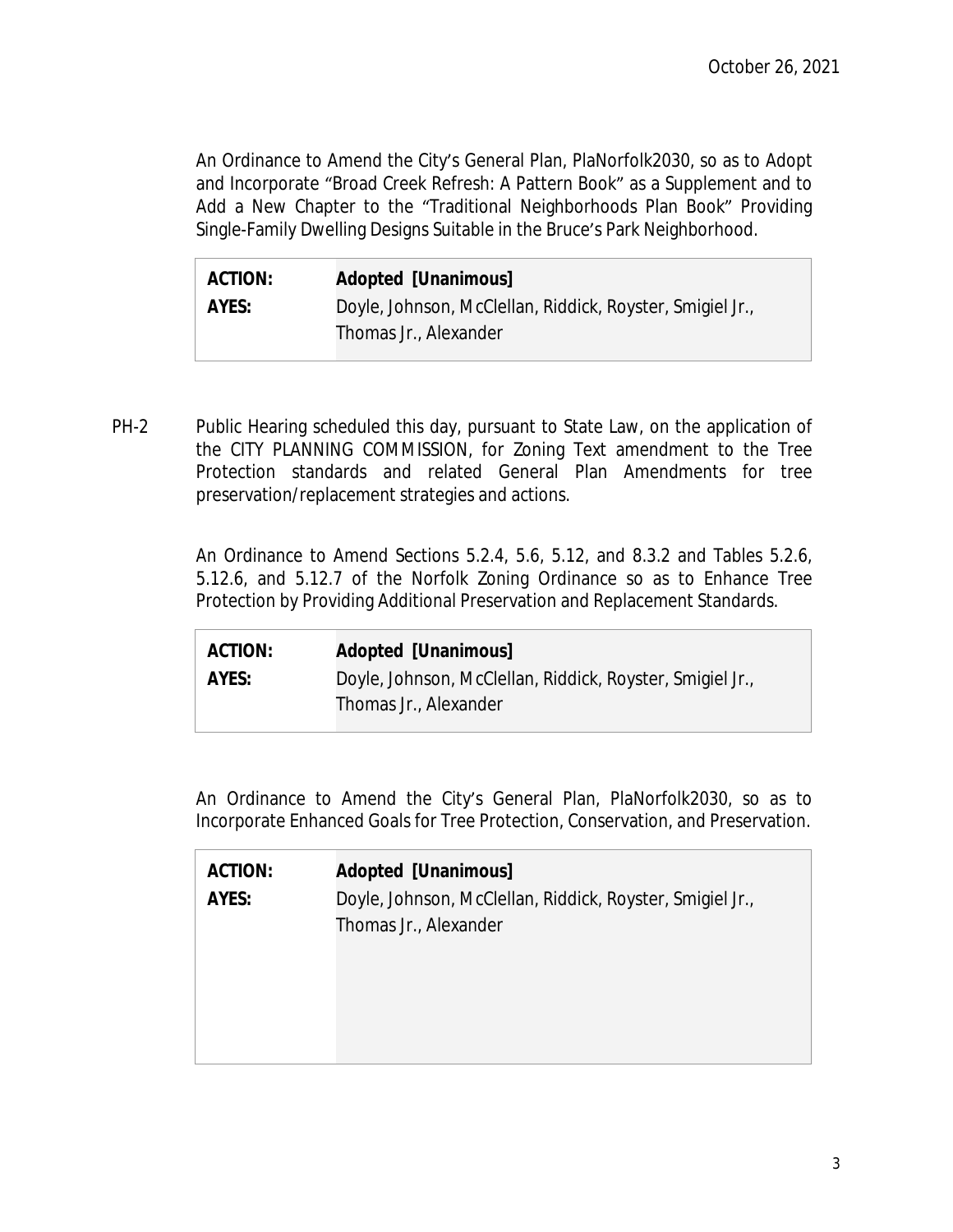PH-3 PUBLIC HEARING scheduled this day, pursuant to State Law, on the application of the OLD DOMINION UNIVERSITY REAL ESTATE FOUNDATION, for the following applications on property located at NS W 39th Street, 1056-1080 W 39th Street, 1035-1089 W 40th Street, 1041-1083 W 41st Street, 3912 Hampton Boulevard, 4000 Hampton Boulevard, and 4024 Hampton Boulevard (a) a Rezoning from MF-NS (Multi Family – Neighborhood Scale) and I-L (Industrial – Light) to C-C (Community – Commercial); (b) Conditional Use Permits to allow more than 24 dwelling units and (c) Right-of-way vacation of a portion of 40<sup>th</sup> Street.

> An Ordinance to Rezone Properties Located at 1056 to 1080 West 39th Street, 1035 to 1089 West 40th Street, 1041 to 1083 West 41st Street, 3912 Hampton Boulevard, 4000 Hampton Boulevard and 4024 Hampton Boulevard from MF-NS (Multi-Family – Neighborhood-Scale) District and I-L (Industrial - Light) District to C-C (Community Commercial) District.

| <b>ACTION:</b> | <b>Adopted [Unanimous]</b>                                |
|----------------|-----------------------------------------------------------|
| AYES:          | Doyle, Johnson, McClellan, Riddick, Royster, Smigiel Jr., |
|                | Thomas Jr., Alexander                                     |

An Ordinance Granting a Conditional Use Permit to Authorize Multi-Family Dwelling Units on Properties Located at 1056 to 1080 West 39th Street, 1035 to 1089 West 40th Street, 1041 to 1083 West 41st Street, 3912 Hampton Boulevard, 4000 Hampton Boulevard, and 4024 Hampton Boulevard.

| <b>ACTION:</b> | <b>Adopted [Unanimous]</b>                                |
|----------------|-----------------------------------------------------------|
| AYES:          | Doyle, Johnson, McClellan, Riddick, Royster, Smigiel Jr., |
|                | Thomas Jr., Alexander                                     |

An Ordinance Closing, Vacating and Discontinuing a Portion of 40th Street and Authorizing the Conveyance of Any Interest the City has in Said Portion of 40th Street to the Adjoining Property Owner(s).

| <b>ACTION:</b> | <b>Adopted [Unanimous]</b>                                |
|----------------|-----------------------------------------------------------|
| AYES:          | Doyle, Johnson, McClellan, Riddick, Royster, Smigiel Jr., |
|                | Thomas Jr., Alexander                                     |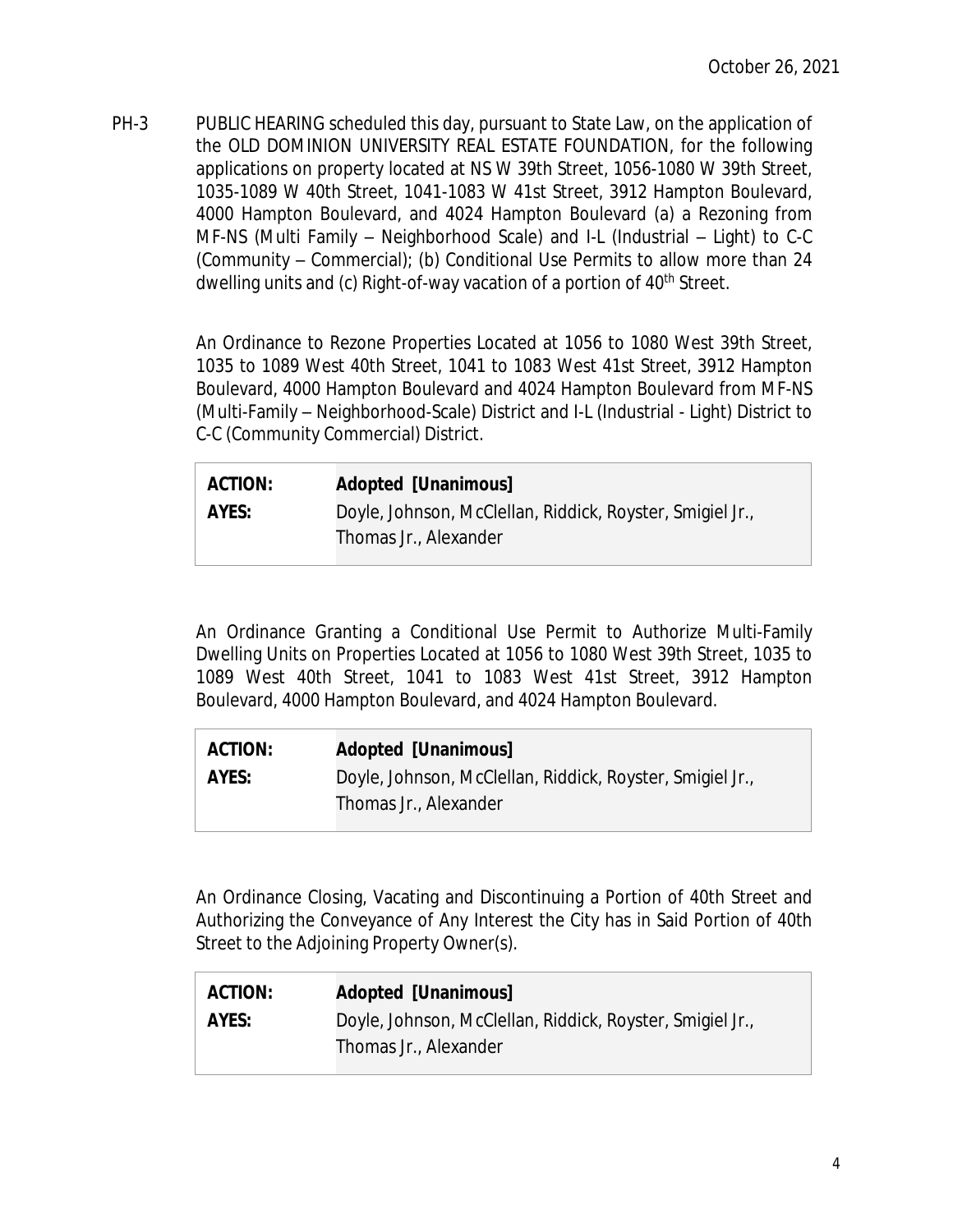PH-4 Public Hearing scheduled this day, pursuant to State Law, to hear comments on the issuance of General Obligation Notes (the "Notes") on a revolving line of credit basis pursuant to which the City will be able to borrow, repay, and reborrow the principal amount of the Notes, provided that no more than \$200,000,000 in principal amount of the Notes will be outstanding at any time.

> An Ordinance Reauthorizing the Issuance and Sale by the City of Norfolk, Virginia, of General Obligation Capital Improvement Notes on a Revolving Credit Line Basis.

| <b>ACTION:</b> | Adopted [7 to 1]                                             |
|----------------|--------------------------------------------------------------|
| AYES:          | Doyle, Johnson, McClellan, Royster, Smigiel Jr., Thomas Jr., |
|                | Alexander                                                    |
| <b>NAYS:</b>   | Paul R. Riddick                                              |

PH-5 Public Hearing scheduled this day, pursuant to State Law, to hear comments on the issuance of up to \$23,000,000 in Wastewater System Revenue Bonds (the "Wastewater Revenue Bonds") to finance, with respect to the City's wastewater system, certain costs of acquiring, constructing and equipping capital improvements for which bond proceeds have been appropriated pursuant to the City's Capital Improvement Plan.

> An Ordinance Authorizing the Issuance and Sale by the City of Norfolk, Virginia, of Wastewater System Revenue Bonds for Wastewater Improvements.

| <b>ACTION:</b> | <b>Adopted [Unanimous]</b>                                                         |
|----------------|------------------------------------------------------------------------------------|
| AYES:          | Doyle, Johnson, McClellan, Riddick, Royster, Smigiel Jr.,<br>Thomas Jr., Alexander |
|                |                                                                                    |
|                |                                                                                    |
|                |                                                                                    |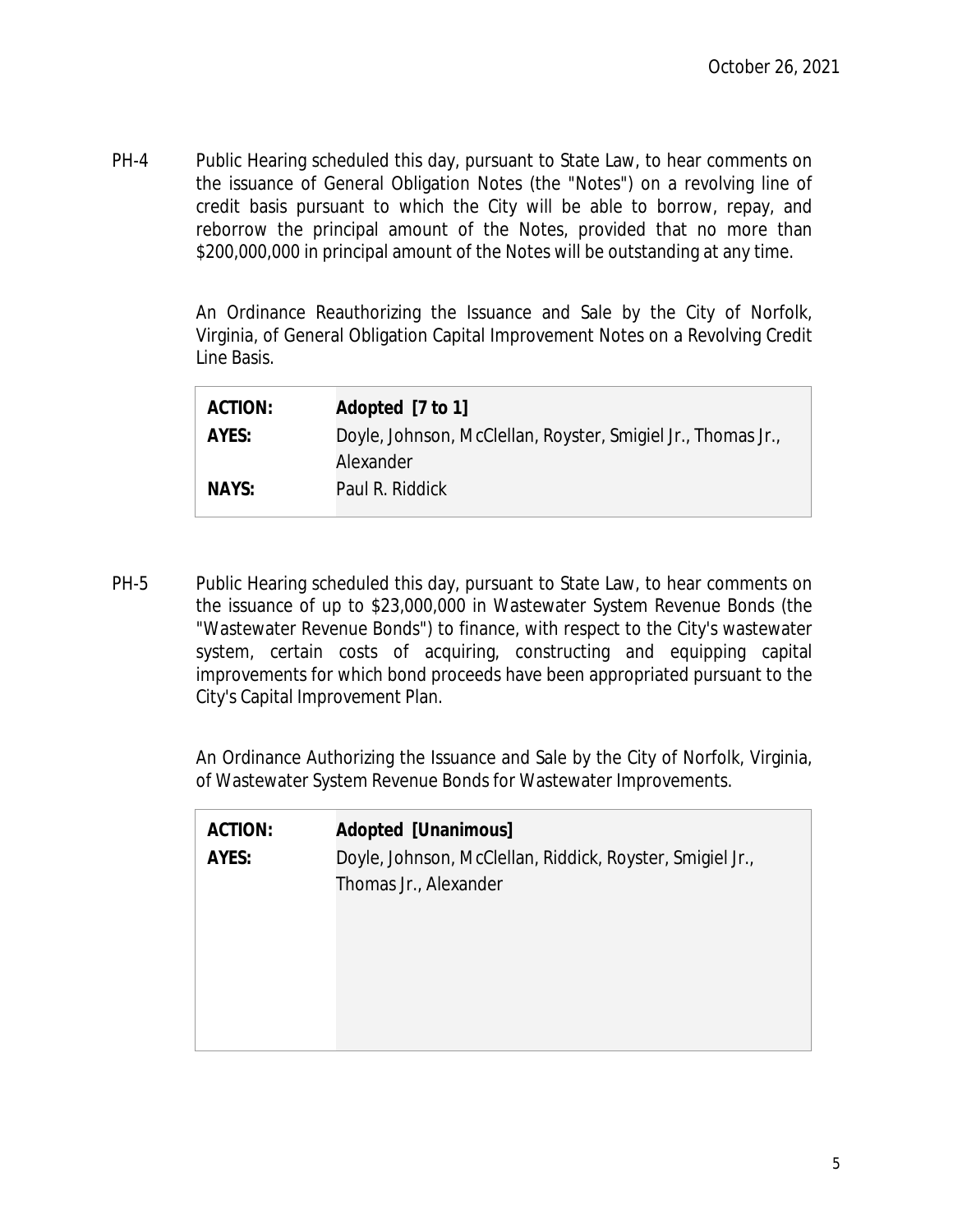PH-6 Public Hearing scheduled this day, pursuant to State Law, to hear comments on the issuance of up to \$21,000,000 in Storm Water System Revenue Bonds (the "Storm Water Revenue Bonds") to finance, with respect to the City's storm water system, certain costs of acquiring, constructing and equipping capital improvements for which bond proceeds have been appropriated pursuant to the City's Capital Improvement Plan.

> An Ordinance Authorizing the Issuance and Sale by the City of Norfolk, Virginia, of Storm Water Revenue Bonds for Storm Water Improvements.

| <b>ACTION:</b> | <b>Adopted [Unanimous]</b>                                |
|----------------|-----------------------------------------------------------|
| AYES:          | Doyle, Johnson, McClellan, Riddick, Royster, Smigiel Jr., |
|                | Thomas Jr., Alexander                                     |

# **CONSENT AGENDA**

**ALL MATTERS LISTED UNDER THE CONSENT AGENDA WILL BE ENACTED BY ONE MOTION IN THE FORM LISTED. IF DISCUSSION IS DESIRED ON ANY ITEM, IT WILL BE REMOVED FROM THE CONSENT AGENDA AND CONSIDERED SEPARATELY.**

C-1 An Ordinance Accepting the Conveyance of a Utility Easement by the Norfolk Redevelopment and Housing Authority to the City of Norfolk and Authorizing the City Manager to Accept the Deed of Dedication on Behalf of the City.

| <b>ACTION:</b> | <b>Adopted [Unanimous]</b>                                |
|----------------|-----------------------------------------------------------|
| AYES:          | Doyle, Johnson, McClellan, Riddick, Royster, Smigiel Jr., |
|                | Thomas Jr., Alexander                                     |

C-2 An Ordinance Granting L&H Real Property, LLC Permission to Encroach into the Right-of-Way at 1310 Colley Avenue, for the Purpose of Outdoor Dining and Approving the Terms and Conditions of the Encroachment Agreement.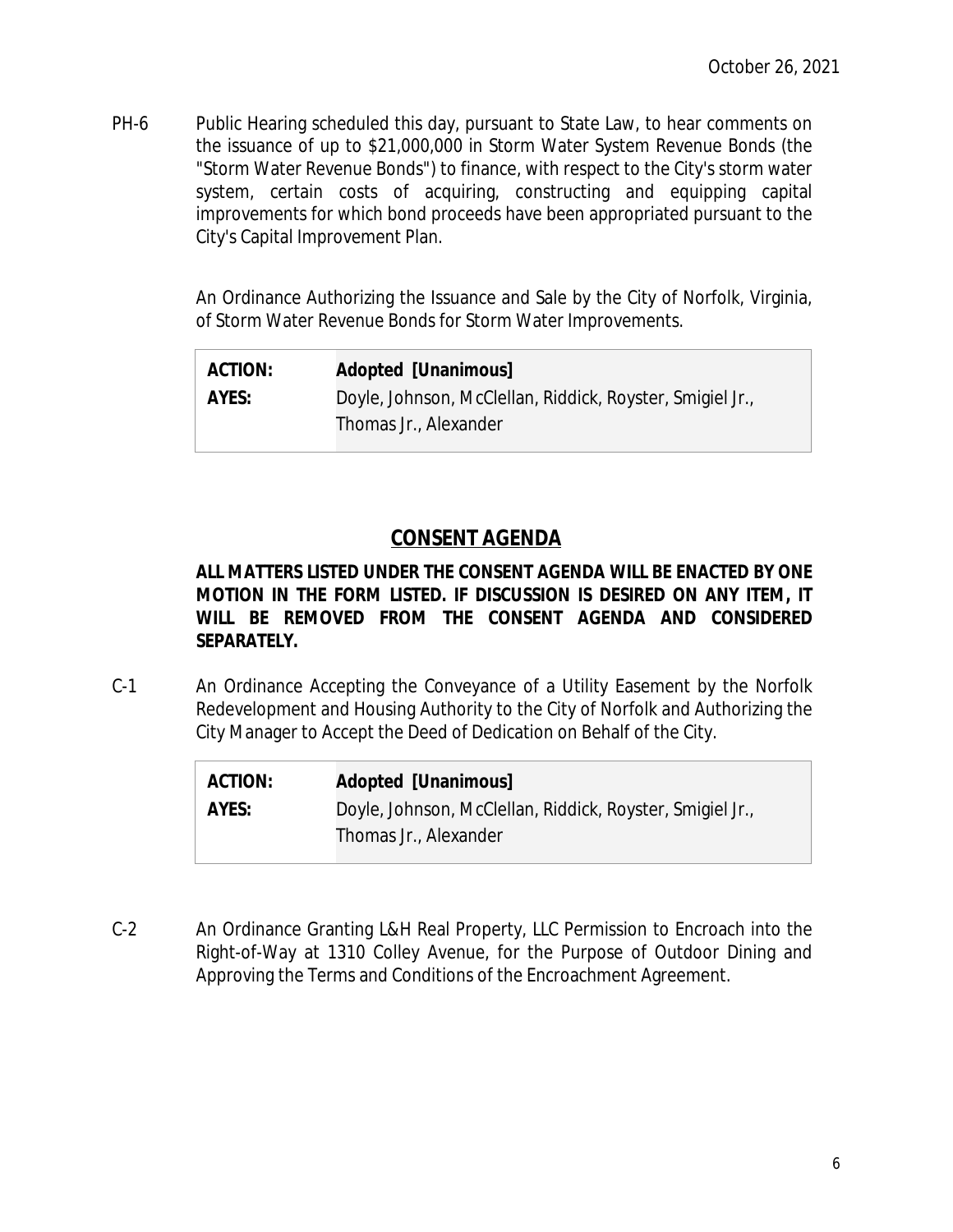| <b>ACTION:</b> | <b>Adopted [Unanimous]</b>                                |
|----------------|-----------------------------------------------------------|
| AYES:          | Doyle, Johnson, McClellan, Riddick, Royster, Smigiel Jr., |
|                | Thomas Jr., Alexander                                     |

C-3 An Ordinance Amend and Reordain Sections 25-647, 25-654 and 25-656 of the Norfolk City Code, 1979, so as to add One Right Turns Required at Certain Intersections, Six Stop Intersections and Six Trucks of One and One-Half Tons or Over Prohibited on Certain Streets; Exceptions.

| Doyle, Johnson, McClellan, Riddick, Royster, Smigiel Jr., |
|-----------------------------------------------------------|
|                                                           |

C-4 An Ordinance to Amend and Reordain Section 25-646 of the Norfolk City Code, 1979, regarding Speed Limits so as to add Local Streets in Business and Residential Districts.

| <b>ACTION:</b> | Adopted as Amended [Unanimous]                            |
|----------------|-----------------------------------------------------------|
| AYES:          | Doyle, Johnson, McClellan, Riddick, Royster, Smigiel Jr., |
|                | Thomas Jr., Alexander                                     |

C-5 An Ordinance Permitting Colonna's Shipyard, Incorporated to Encroach into the Rights-of-Way of E. Indian River Road and South Main Street with Communication Lines.

| <b>ACTION:</b> | <b>Adopted [Unanimous]</b>                                |
|----------------|-----------------------------------------------------------|
| AYES:          | Doyle, Johnson, McClellan, Riddick, Royster, Smigiel Jr., |
|                | Thomas Jr., Alexander                                     |

C-6 An Ordinance Approving a Right of Entry Permitting Metro Fibernet, LLC to Go Upon and Use Property Located at 6242 Sewells Point Road in Order to Investigate and Assess the Property for Purchase.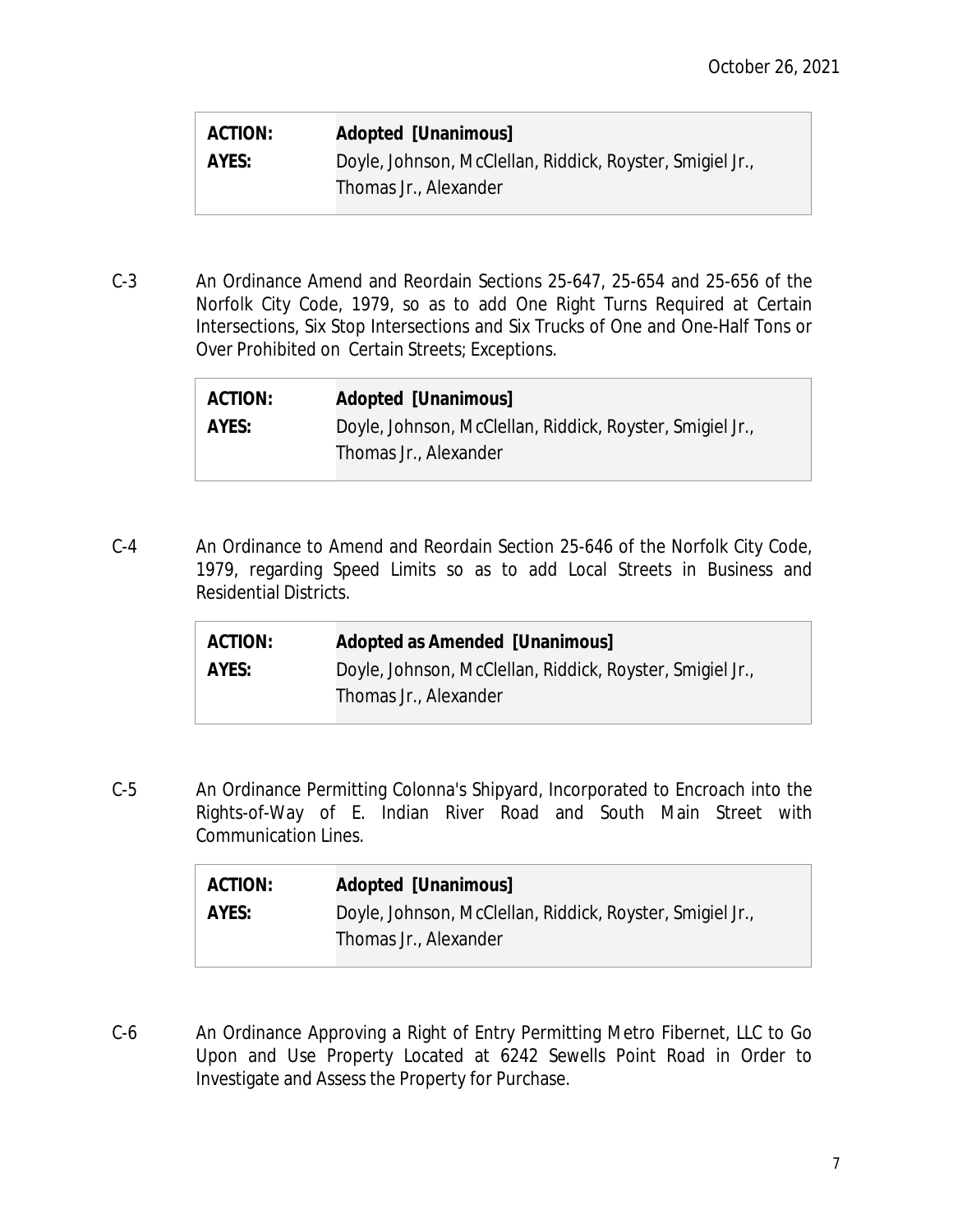| <b>ACTION:</b> | <b>Adopted [Unanimous]</b>                                |
|----------------|-----------------------------------------------------------|
| AYES:          | Doyle, Johnson, McClellan, Riddick, Royster, Smigiel Jr., |
|                | Thomas Jr., Alexander                                     |

## **REGULAR AGENDA**

R-1 An Ordinance Accepting the Bid Submitted Jointly by WTC Financial Associates, LLC and 435 East WTC, LLC for a Long Term Garage Parking Agreement, With a Term of Ten (10) Years with the Option to Extend the Term for One (1) Additional Period of Ten (10) Years, for the Lease of Parking in the Town Point Garage located at 110 W. Main Street, in the Boush Street Garage located at 112 W. City Hall Avenue, and in the West Plume Street Garage Located at 135 W. Plume Street in the City of Norfolk, Virginia, and Authorizing the City Manager to Enter into the Garage Parking Agreement on Behalf of the City.

| <b>ACTION:</b> | <b>Adopted [Unanimous]</b>                                |
|----------------|-----------------------------------------------------------|
| AYES:          | Doyle, Johnson, McClellan, Riddick, Royster, Smigiel Jr., |
|                | Thomas Jr., Alexander                                     |

R-2 An Ordinance Granting a Conditional Use Permit to Authorize the Operation of a Minor Automobile Repair and Maintenance Facility named "National Speed Inc." on Property Located at 5900 East Virginia Beach Boulevard, Suite 26 and Suite 30.

| <b>ACTION:</b> | Adopted [7 to 1]                                             |
|----------------|--------------------------------------------------------------|
| AYES:          | Doyle, Johnson, McClellan, Royster, Smigiel Jr., Thomas Jr., |
|                | Alexander                                                    |
| <b>NAYS:</b>   | Paul R. Riddick                                              |

R-3 An Ordinance Amending The FY2022 Annual Appropriations Ordinance (No. 48,379) So As To Accept, Appropriate And Authorize The Expenditure Of Grant Funds Up To The Sum Of \$31,975.00 From The Virginia Department Of Historic Resources, And Previously-Appropriated Local Matching Funds In The Amount Of \$20,000.00 To Begin The Citywide Historic Resource Survey By The Resurveying Of Historic Resources In The North Berkley Historic District On The South Side.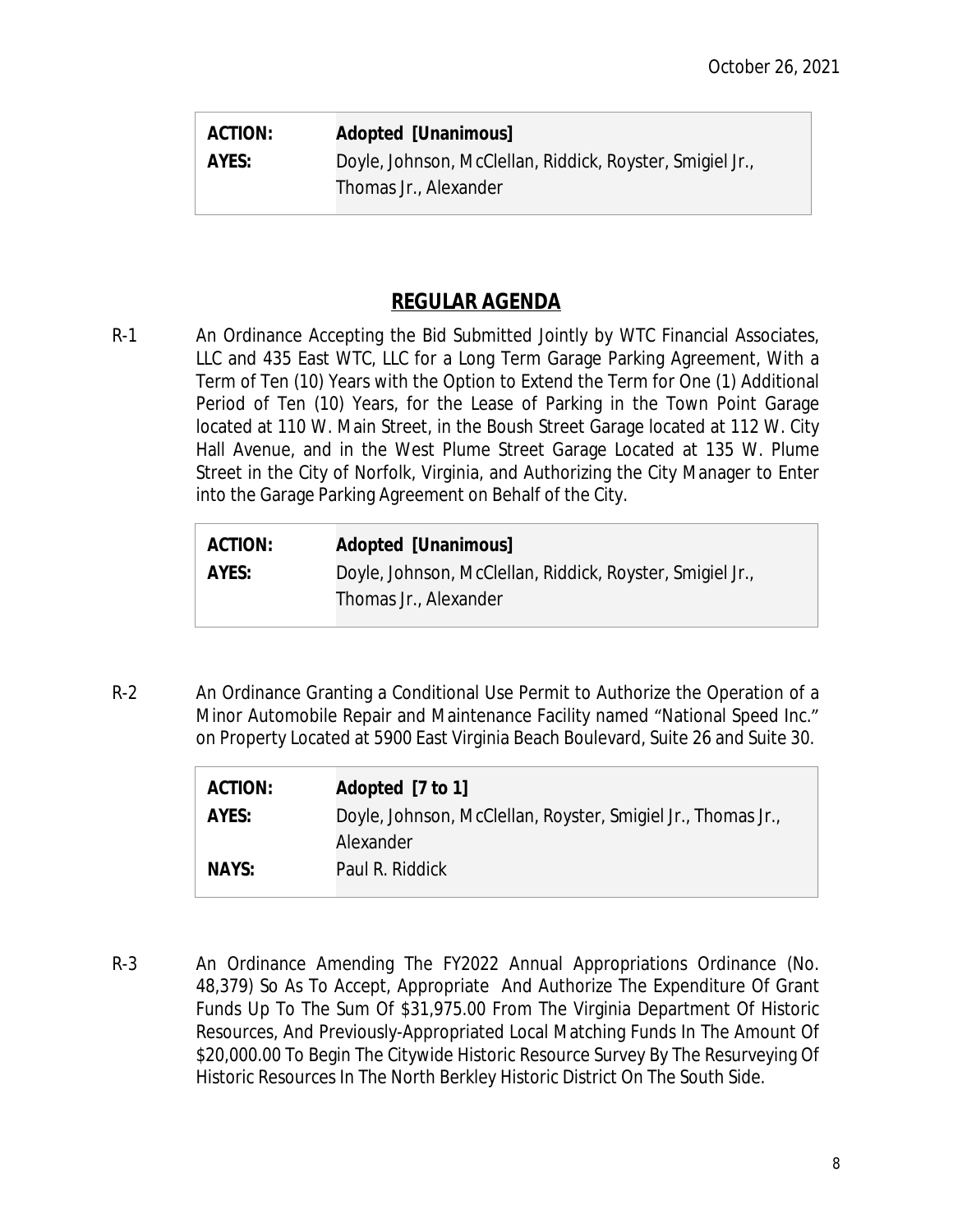| <b>ACTION:</b> | <b>Adopted [Unanimous]</b>                                |
|----------------|-----------------------------------------------------------|
| AYES:          | Doyle, Johnson, McClellan, Riddick, Royster, Smigiel Jr., |
|                | Thomas Jr., Alexander                                     |

R-4 An Ordinance Amending The FY2022 Annual Appropriations Ordinance (No. 48,379) So As To Accept, Appropriate And Authorize The Expenditure Of Grant Funds Up To The Sum Of \$13,885.00 From The Virginia Department Of Historic Resources, And Previously-Appropriated Local Matching Funds In The Amount Of \$3,411.15 To Begin The Citywide Historic Resource Survey By The Resurveying Of Historic Resources In The West Freemason Historic District.

| <b>ACTION:</b> | <b>Adopted [Unanimous]</b>                                |
|----------------|-----------------------------------------------------------|
| AYES:          | Doyle, Johnson, McClellan, Riddick, Royster, Smigiel Jr., |
|                | Thomas Jr., Alexander                                     |

R-5 An Ordinance Approving the Donation and Conveyance by the Economic Development Authority of the City of Norfolk to the City of Norfolk of the Property Located at 645 Church Street; Authorizing the City Manager to Accept a Deed of Gift on Behalf of the City; and Authorizing the Expenditure of a Sum of Up to \$10,000.00 from Funds Heretofore Appropriated for Any Related Transactional Costs.

| <b>ACTION:</b> | <b>Adopted [Unanimous]</b>                                |
|----------------|-----------------------------------------------------------|
| AYES:          | Doyle, Johnson, McClellan, Riddick, Royster, Smigiel Jr., |
|                | Thomas Jr., Alexander                                     |

R-6 An Ordinance Accepting With Appreciation The Donation Of A Restored Commemoration Plaque For The L. Snyder Department Store From The Snyder Family.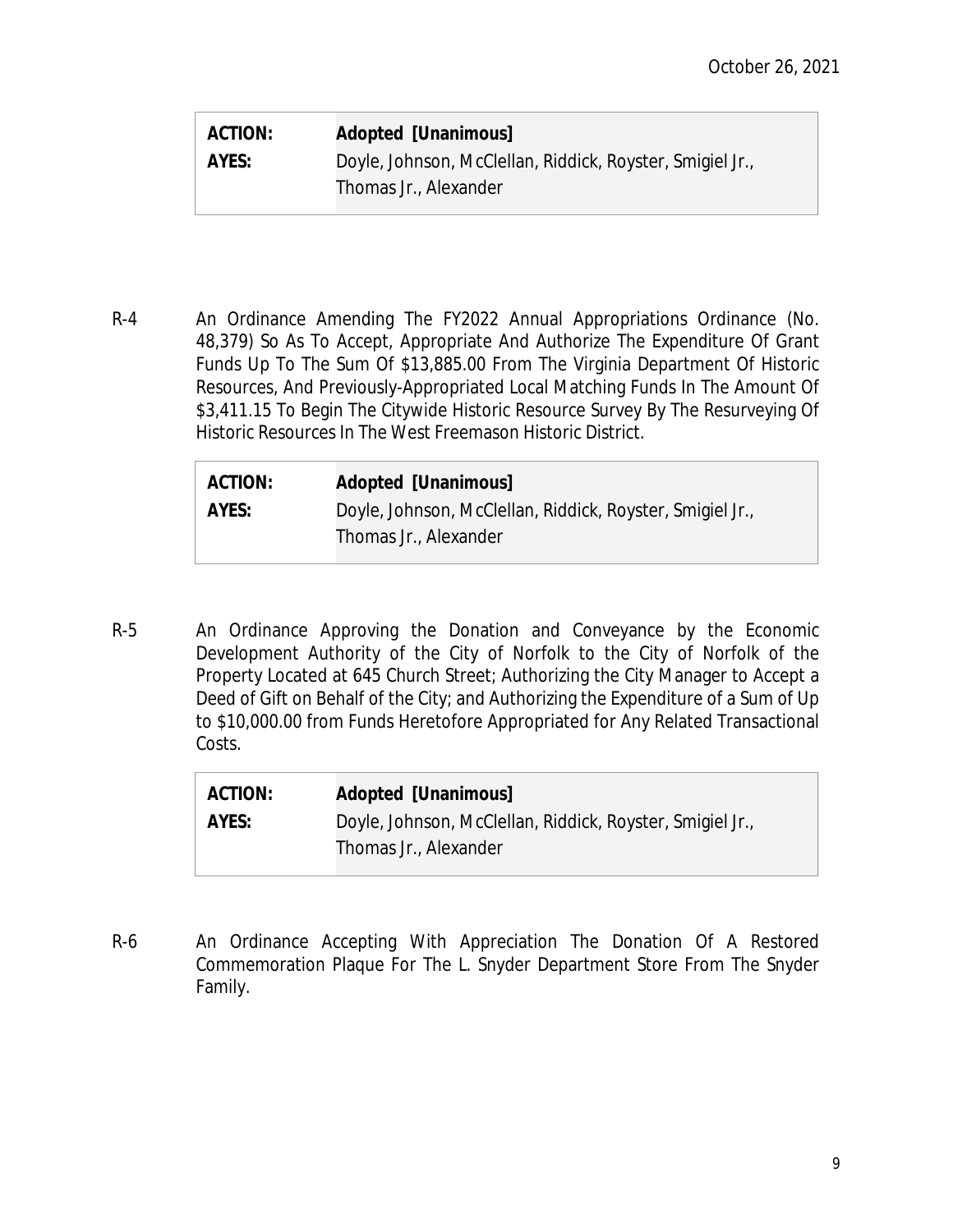| <b>ACTION:</b> | <b>Adopted [Unanimous]</b>                                |
|----------------|-----------------------------------------------------------|
| AYES:          | Doyle, Johnson, McClellan, Riddick, Royster, Smigiel Jr., |
|                | Thomas Jr., Alexander                                     |
|                |                                                           |
|                |                                                           |

R-7 An Ordinance Amending The FY2022 Annual Appropriations Ordinance (No. 48, 379) So As To Accept, Appropriate And Authorize The Expenditure Of Grant Funds Up To The Sum Of \$75,000.00 From The National Endowment For The Arts For Our Town Grant To Commission Public Artwork And Support Riverfest And The Elizabeth River Project Learning Barge and Authorizing The Expenditure Of Previously-Appropriated Local Matching Funds In The Amount of \$75,000.00 For The Project.

| <b>ACTION:</b> | <b>Adopted [Unanimous]</b>                                |
|----------------|-----------------------------------------------------------|
| AYES:          | Doyle, Johnson, McClellan, Riddick, Royster, Smigiel Jr., |
|                | Thomas Jr., Alexander                                     |

R-8 An Ordinance Amending The FY2022 Annual Appropriations Ordinance (No. 48,379) So As To Accept, Appropriation And Authorize The Expenditure Of Grant Funds Up To The Sum of \$35,000.00 From The Virginia Department Of Behavioral Health And Developmental Services For The Norfolk Community Services Board To Provide Problem Gambling Prevention Services, And \$165,000.00 From The Substance Abuse Block Grant To Prevent Substance Use Disorders By Implementing Strategies Including Information Dissemination, Education, Alternatives, Problem ID And Referral, And Community Capacity Building And Environmental Approaches That Target Individuals, Communities And The Environment.

| <b>ACTION:</b> | <b>Adopted [Unanimous]</b>                                |
|----------------|-----------------------------------------------------------|
| AYES:          | Doyle, Johnson, McClellan, Riddick, Royster, Smigiel Jr., |
|                | Thomas Jr., Alexander                                     |